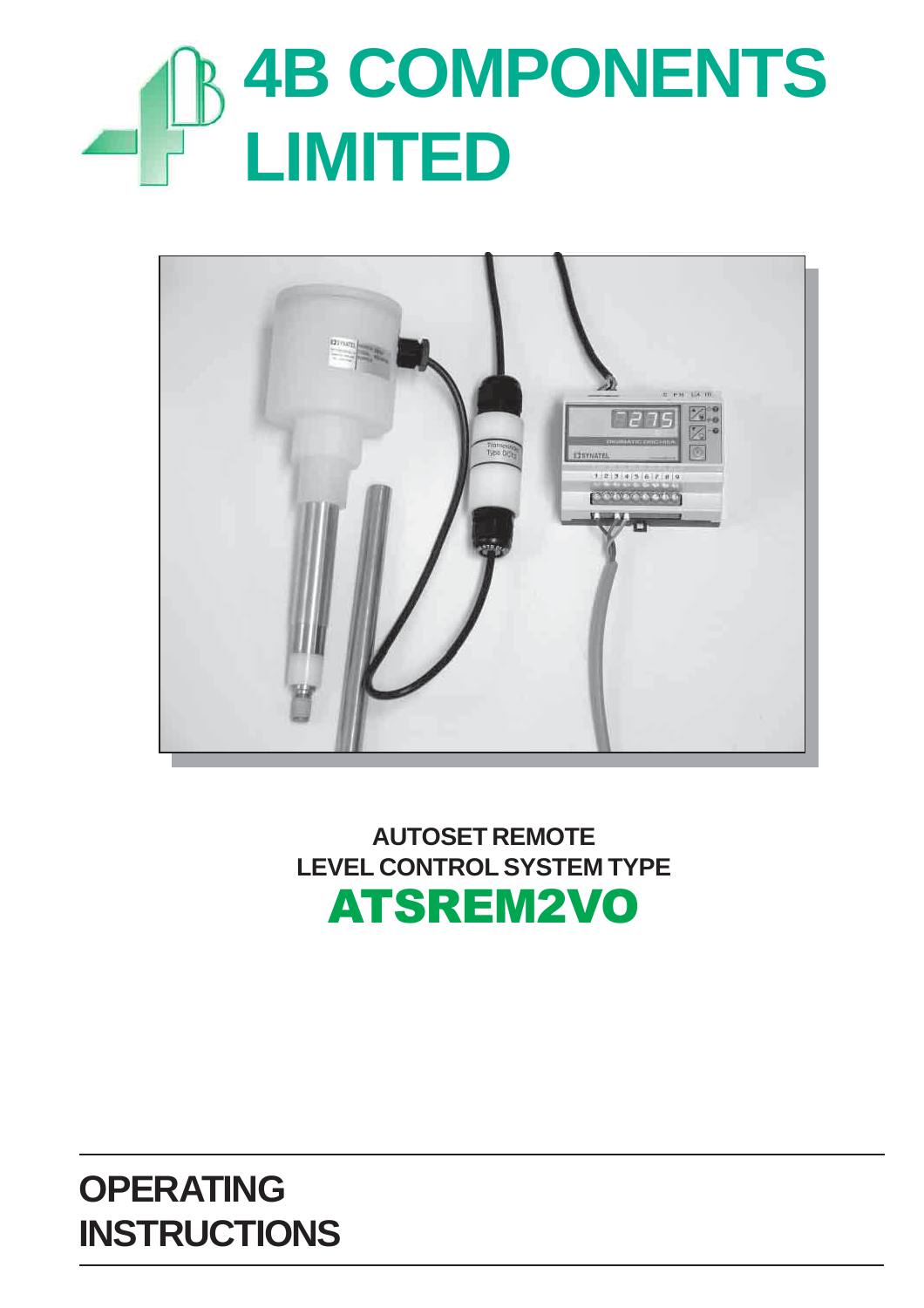#### **INTRODUCTION**

The Autoset Remote level control is a fixed point system comprising a remotely mounted control unit (DIN rail mountable), transverter module and probe assembly. The transverter module must be mounted locally to the probe and a wide range of probe assemblies are available to suit different applications.

The control unit may be mounted upto 100 metres from the transverter and incorporates all controls & indicators (see figs 2,4&5). A four digit 7 segment display is provided to show process variables and aid calibration.

Calibration can be automatic, manual or a combination of both.

#### **INSTALLATION**

Probes with rods supplied separately include a thread locking compound. Both halves of the thread must be kept clean and free from grease, oil and dirt. Probe length may be altered prior to assembly.

Fit the probe rod hand tight. The compound will lock in about 20 minutes and gain full strength after 24 hours.

ONCE HARDENED, THE ROD CANNOT BE REMOVED.

Install probe into the container making sure that the power shield (when fitted) is protruding sufficiently into the container (see fig 1).

#### **Typical Probe Head Arrangement - showing power shield mounting.**

fig1



Install the DRC105 control unit within a suitable enclosure or control panel. Fit the DCT2 transverter module within 0.5 metres of the probe.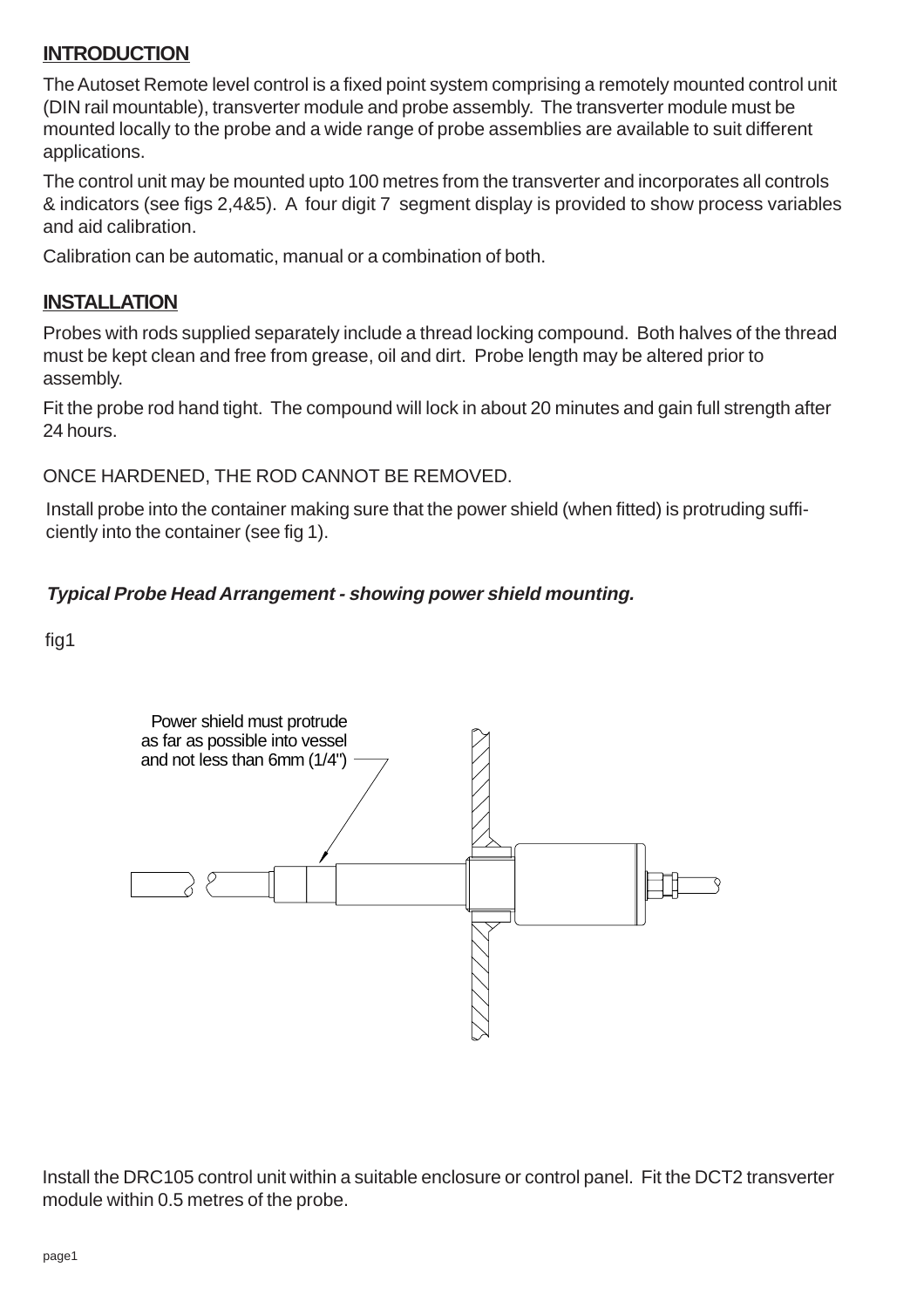#### **Notes:-**

**a)** The Autoset sensitivity is proportional to the surface area of the probe. When using a 16mm dia. probe the minimum length to use, for the majority of materials, is 200mm. This should be treated as the minimum surface area if possible.

If the probe length needs to be reduced to less than 200mm, the surface area should be main tained. This can be achieved by increasing the diameter, by fitting a metal tube over the probe, or by bending the probe rod. A 100mm x 22 dia probe is available. In certain high density materials it may be possible to reduce the length without compensation.

**b)** 4B offer a free product test service. To use this service, supply 2 pints of product in a sealed container (to prevent ingress or loss of moisture), the product will be tested and its suitability confirmed. Your should also notify us of any safety precautions which should be observed during testing.

#### **CONNECTIONS**

ATSREM2VO will operate on 24Vdc, or 110V/230V ac 50/60Hz supplies. Set voltage selector (Fig 2) to 24V dc or 110/230V ac as required. Power connections to the unit may be wired in ordinary un-screened cable of any length and need not be separated from other cables. Connections between control unit and transverter module must be made in 2 core screened cable up to 100 yards long. The electronic insert is mounted separately from the probe, and supplied with 2ft of cable. This must not be extended.

Connect in accordance with fig 3. Set fail safe switch to required position (see fig 4), and ensure that all cable glands and covers are fully tightened when finished. The unit should be wired and grounded in accordance with appropriate Electrical and OSHA Regulations.

A supply ground earth is essential on terminal 4 or 8 of the DRC105. A local ground must also be connected to metalwork as near to the probe as possible. Metal flanges used in non metallic bins must also be bonded to the same point.

#### **VOLTAGE SELECTION**

fig 2

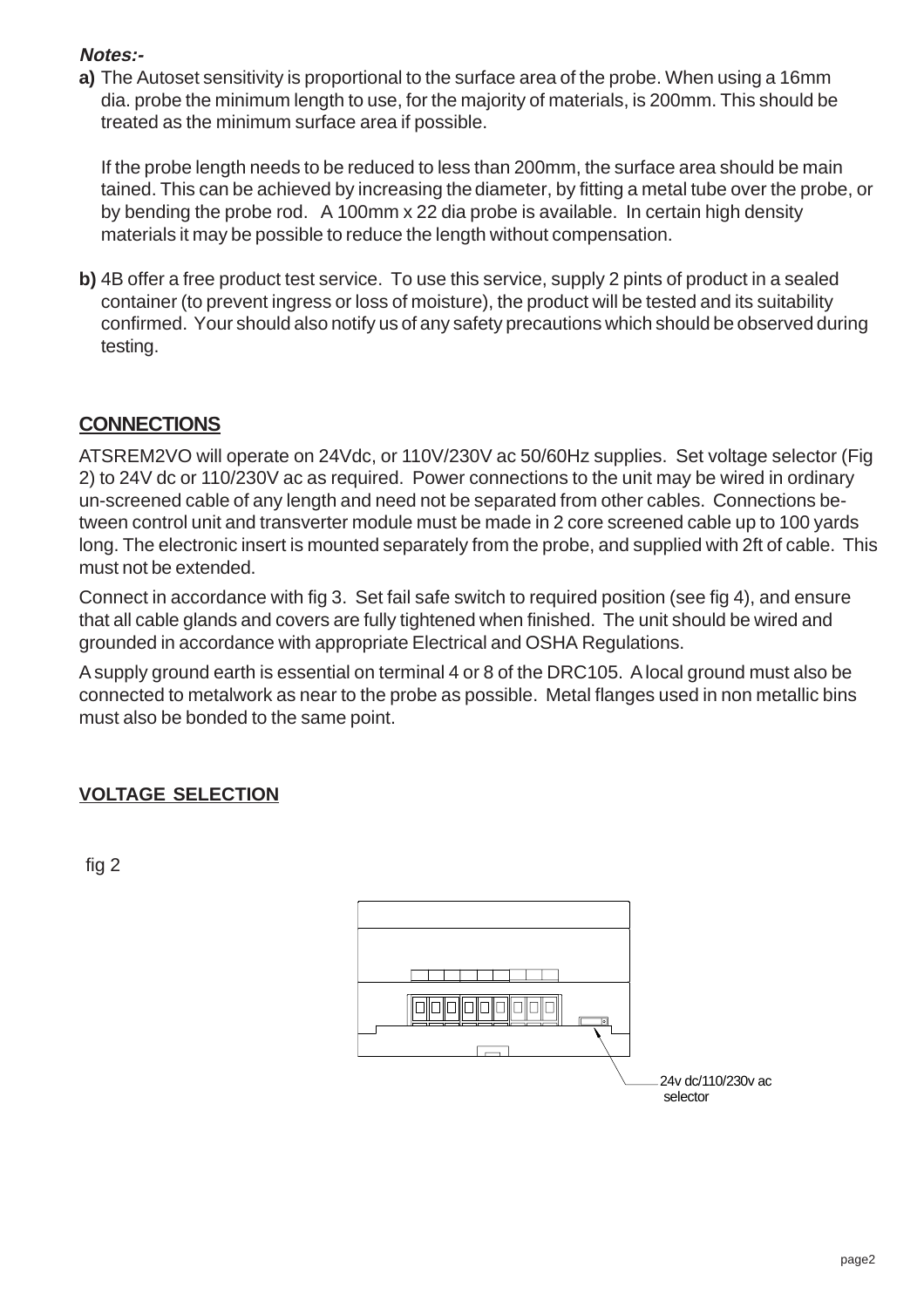fig 3 Note on probes without a PowerShield, inner screen should be stopped just before the probe connection and left unconnected.

The Ground/Earth wire must be connected to ground near to the probe. Metal flanges etc used for mounting probes in non metallic containers must also be bonded.



# **SWITCH SETTINGS (fig4)**

**Cal/Park**: Set to 'Park' for normal operation. Set to 'Cal' to allow calibration or timer setting. **High/Low**: sets the fail safe mode. In the "High" position, the relay is de-

energised with material present. In the "Low" position, the relay is energised with material present.

Normally, the "High" position is used for high level probes and the "Low" for low level probes. Intermediate probe settings depend upon individual requirements.

**Auto/Man**: Set to 'A' for automatic calibration, or 'M' for manual calibration.

fig 4



#### **COMMISSIONING**

The AUTOSET can be calibrated automatically, manually or by a combination of the two methods. Usually, automatic calibration is the simplest method, particularly when the vessel can be filled to cover the probe.

Manual calibration is useful when a number of probes in similar applications need to be set. Once the correct calibration has been determined and noted, on one system, the remainder can be set to the same setting.

## **DISPLAY FUNCTIONS (fig 5)**

The display shows a number of different values depending upon whether the unit is in manual or auto mode, and cal or park mode.



fig 5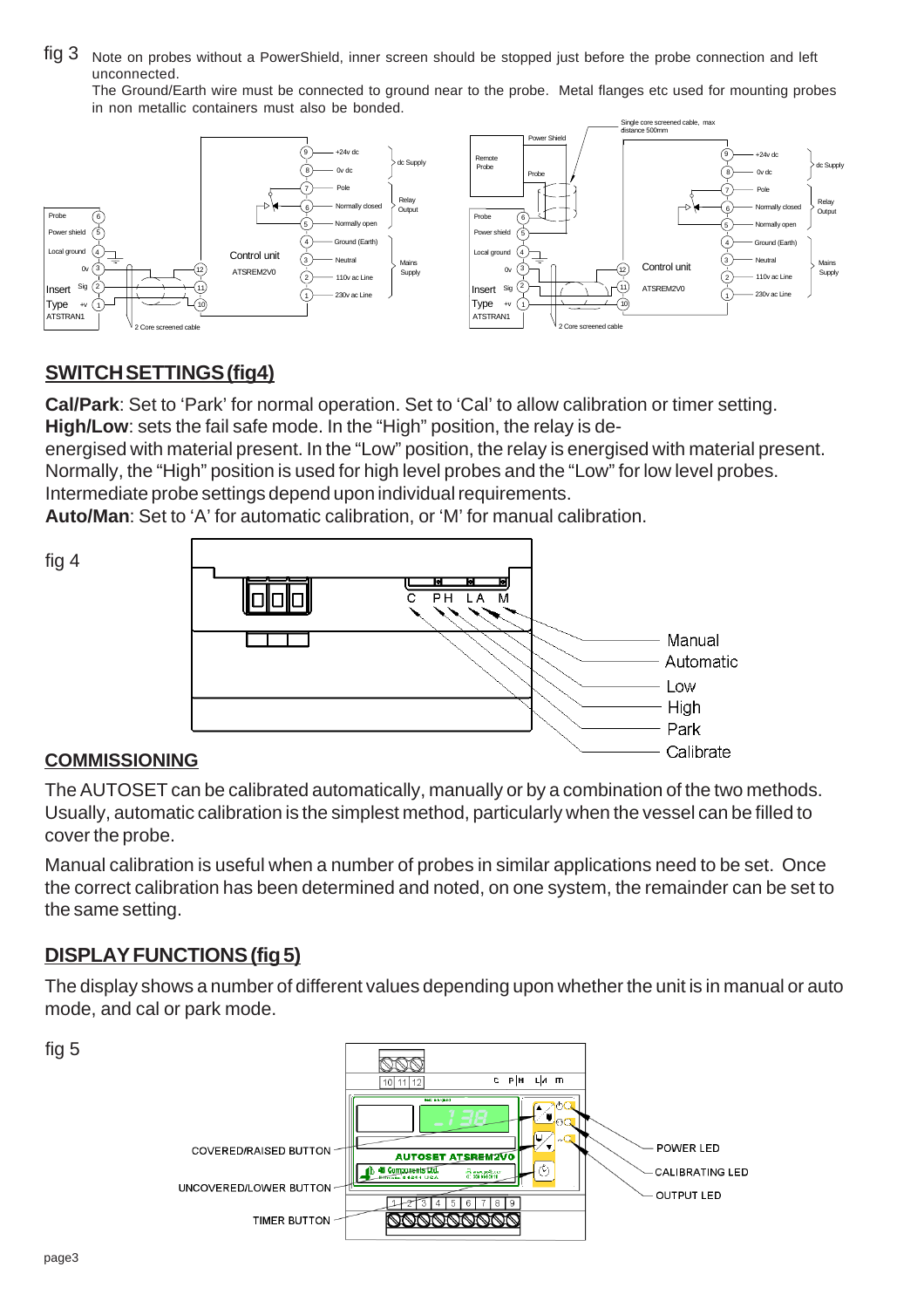#### **Park Mode**

In normal operation the display shows a value representing the capacitance measured by the probe at the time.

Pressing the  $\vee$  button will cause the display to show uxxx followed by rxxx. Pressing the button will cause the display to show cxxx followed by rxxx. cxxx is the probe covered value measured during calibration, uxxx is the uncovered value and rxxx is the relay operating point which the Digimatic calculates and is half way between the two measured values.

#### **Note: The settings are "view only" in park mode, they cannot be altered.**

#### **Cal Mode - auto/man switch set to auto, Cal/Park switch set to Cal**

In this mode, pressing the  $\geq$  button with the probe uncovered will cause the unit to measure and display the uncovered value and recalibrate the relay operating point if necessary. Pressing the  $\geq$ button with the probe covered will cause the unit to measure and display the covered value, again recalibrating the relay operating point if necessary.

#### **Cal Mode - auto/man switch set to man, Cal/Park switch set to Cal**

In this mode, pressing the  $\sim$  button will cause the display to momentarily display the present relay operating point and then to increment the setting slowly and then rapidly to set a higher operating point. Pressing the *button will cause the display to momentarily show the current relay operating* point, and then decrement the setting, slowly and then rapidly.

Once adjusted in manual mode, any previous settings will be lost. The cxxx reading will be 1 above the relay operating point and the uxxx reading 1 below.

#### **Note: Always return to "Park" (after calibration)**

#### **CALIBRATION**

#### **Semi Automatic Calibration - material available**

1) Set Park/Cal switch to Cal and Auto/Man switch to Auto. The Cal LED will flash.

2) Ensure that the probe is uncovered and press and hold the  $\mathbb{Z}_2$  button. The display will show uxxx followed by rxxx.

3) Fill the vessel sufficiently to cover the probe and then press the  $\mathcal{F}_0$  button. Display will show cxxx followed by rxxx.

4) Return the Park/Cal switch to park. The unit is now calibrated. uxxx & cxxx values can be viewed but not altered by pressing the  $\approx 8$   $\approx$  buttons.

#### **Semi Automatic Calibration - material not available**

5) Follow steps 1 & 2 above.

6) Set Cal/Park switch to Park and press the  $\mathbb{Z}$ button. Note the uxxx reading but ignore the rxxx reading. Return the Cal/Park switch to Cal and set the Auto/Man switch to Man.

7) From the table below, select the nearest material to the type to be detected and add the value to the uxxx reading determined in (6).

8) Press the  $\mathcal{F}_\bullet$  button to raise the reading and the  $\mathcal{F}_\bullet$  button to lower the reading to achieve the setting calculated in 7.

9) Return the Cal/Park switch to Park and press the  $\mathbb{Z}$  &  $\mathbb{Z}$  buttons to confirm that the relay operating point rxxx is correctly set. The uxxx & cxxx settings will be one below and one above the readings.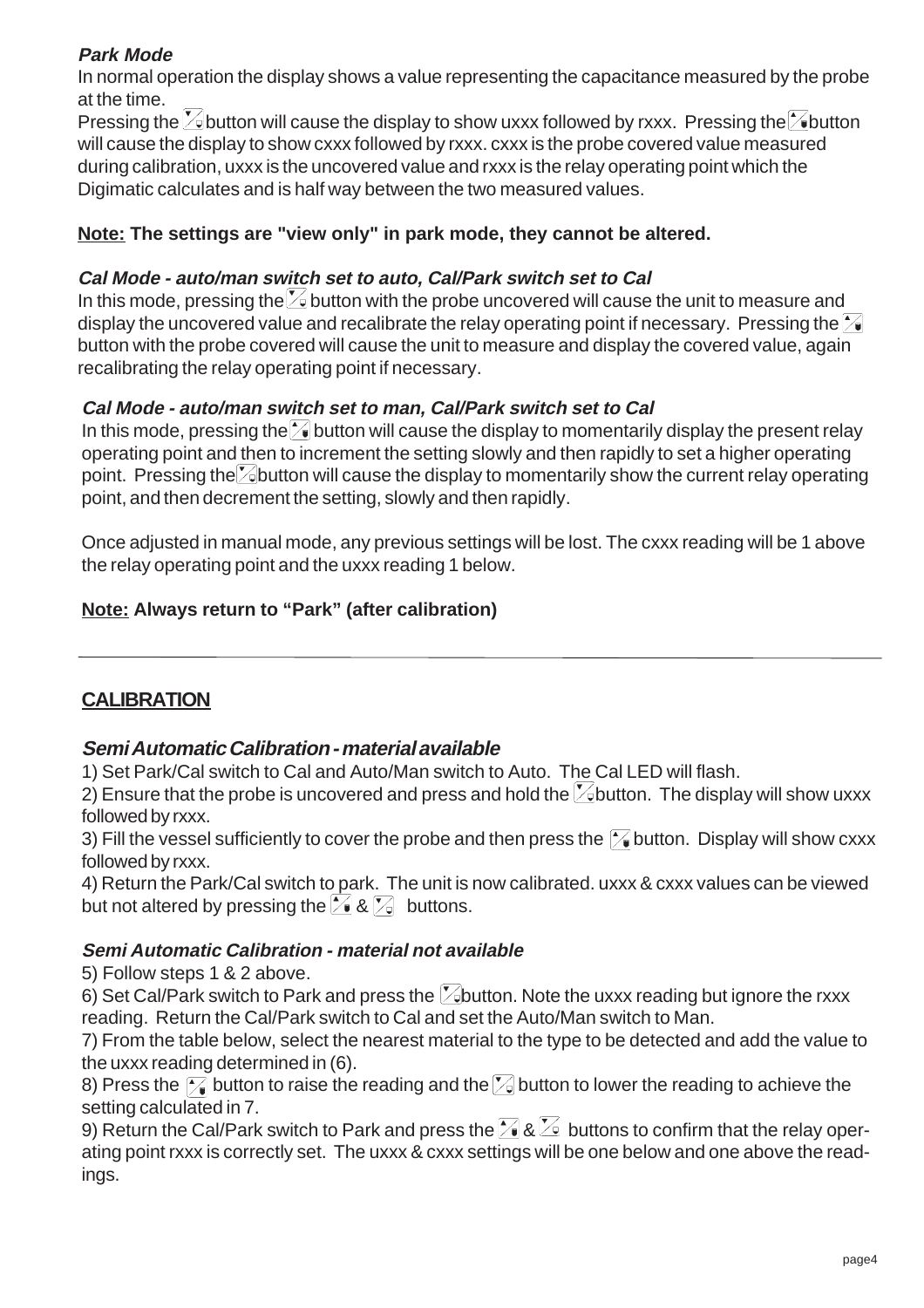#### **Table of Typical Settings**

| <b>Material Type</b> | Increment      |
|----------------------|----------------|
| Light                | $+15$          |
| Medium               | $+30$          |
| Heavy                | +60 or greater |

## **TIME DELAY**

The ATSREM2VO has an adjustable delay from zero to 127 seconds, the timer operating on both material arriving and leaving. To set the time delay, proceed as follows.

10) Set the Cal/Park switch to Cal.

11) Press and hold the  $\textcircled{\tiny{\textcircled{\tiny{5}}}}$  button. The display will show t000 and increment in 1 second steps.

Release the button when the required delay time is shown.

12) Return the Cal/Park switch to Park and press  $\Diamond$  to confirm the timer setting.

13) The timer can be altered to a longer or shorter delay by repeating the procedure from 10) above.

| <b>SPECIFICATION</b>                                                                                                                                                                                       |                                                                                                                                                                                                                                                                                                                                                        |  |  |
|------------------------------------------------------------------------------------------------------------------------------------------------------------------------------------------------------------|--------------------------------------------------------------------------------------------------------------------------------------------------------------------------------------------------------------------------------------------------------------------------------------------------------------------------------------------------------|--|--|
| <b>Autoset Remote Specification</b>                                                                                                                                                                        |                                                                                                                                                                                                                                                                                                                                                        |  |  |
| <b>ATSREM2VO Control Unit</b>                                                                                                                                                                              |                                                                                                                                                                                                                                                                                                                                                        |  |  |
| <b>Protection:</b><br>Enclosure:<br><b>Mounting:</b><br>Voltage:<br>Rating:<br><b>Operating Temperature:</b><br>Output:<br><b>Time Delay:</b><br>Max. distance between control<br>unit and probe assembly: | IP44.<br>Moulded.<br>Din Rail.<br>24V dc, 110/230V ac 50/60 Hz (+7½%-15%).<br>$2.5VA$ .<br>-10 $^{\circ}$ C to +45 $^{\circ}$ C.<br>S. P. C. O. Contacts rated at 2.5A 240V ac Non-inductive.<br>0-127 seconds variable. Set via membrane keypad.<br>Delay applies when material arrives and leaves the probe.<br>100 metres in 2 core screened cable. |  |  |
| <b>Probe Assembly Type (Typical)</b><br>Temperature:<br><b>Protection:</b><br><b>Material:</b><br>Earth Bonding:<br>Probe Length:<br><b>Mounting:</b>                                                      | (Contact 4B or dealer for detailed specification).<br>Polypropylene up to 120°C; Peek up to 250°C.<br>IP65.<br>Polypropylene & Stainless steel or Peek & Stainless steel.<br>Earth connection must be bonded to metalwork of container adjacent.<br>100mm, 200mm, 1 metre, 2 metre or 10 metre wire rope. (Stainless steel).<br>1" BSP parallel male.  |  |  |
| <b>Transverter Assembly Type</b><br><b>ATSTRANS</b><br><b>Operating Temperature:</b><br><b>Power Supply:</b><br>Cable Glands:<br><b>Connections:</b>                                                       | $-15 + 50^{\circ}$ C<br>Derived from DRC105<br>Cable glands supplied for connections to probe and DRC105.<br>Terminals provided for connection of two core screened cable to DRC105<br>remote control unit. Max 100 metres.<br>0.5 metre high temperature screened cable prefitted for connection to probe<br>(must not be extended).                  |  |  |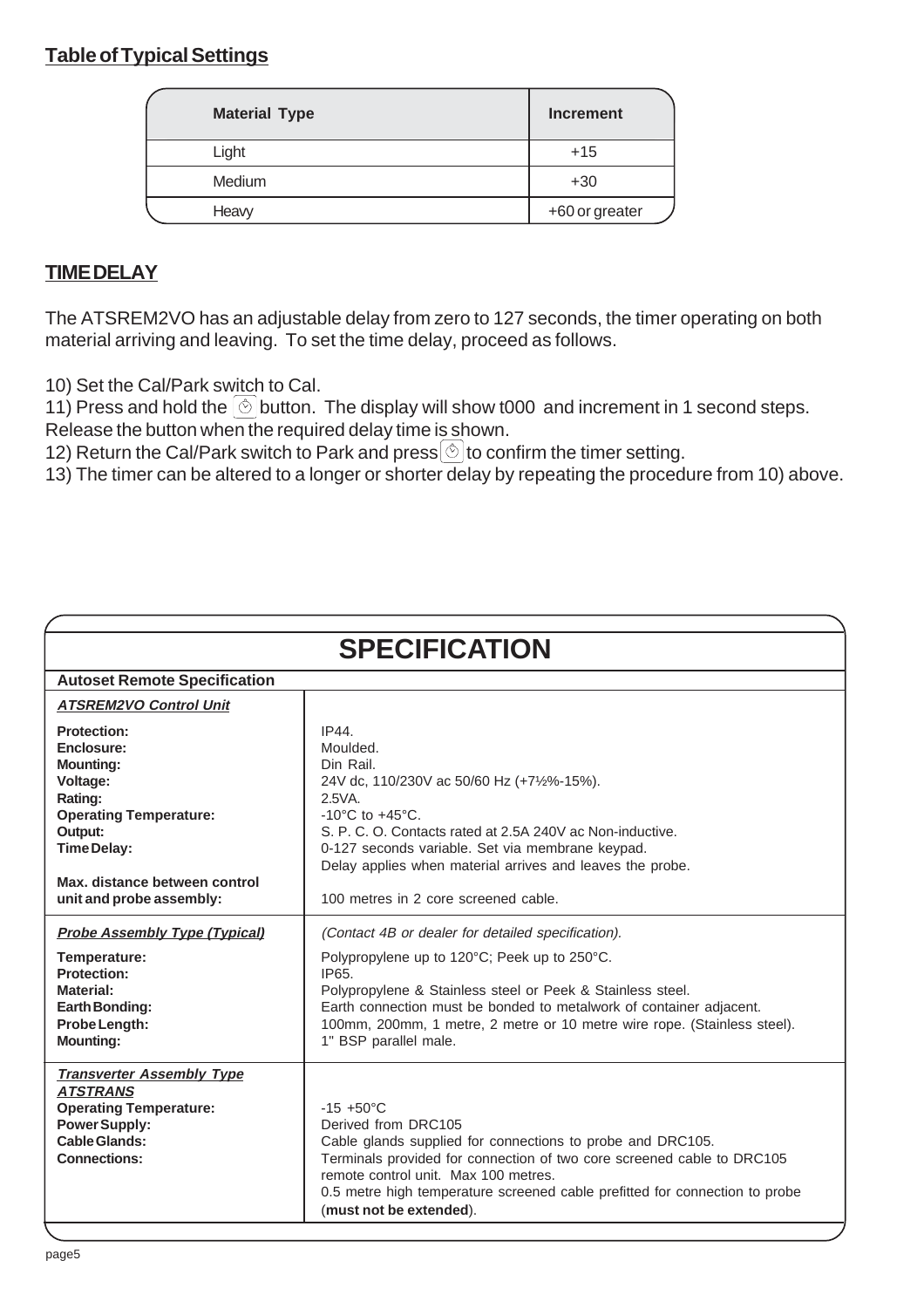#### **DIMENSIONS**

#### **ATSREM2VO Module**



#### **Transverter Module**



## **Typical Probe Assembly**